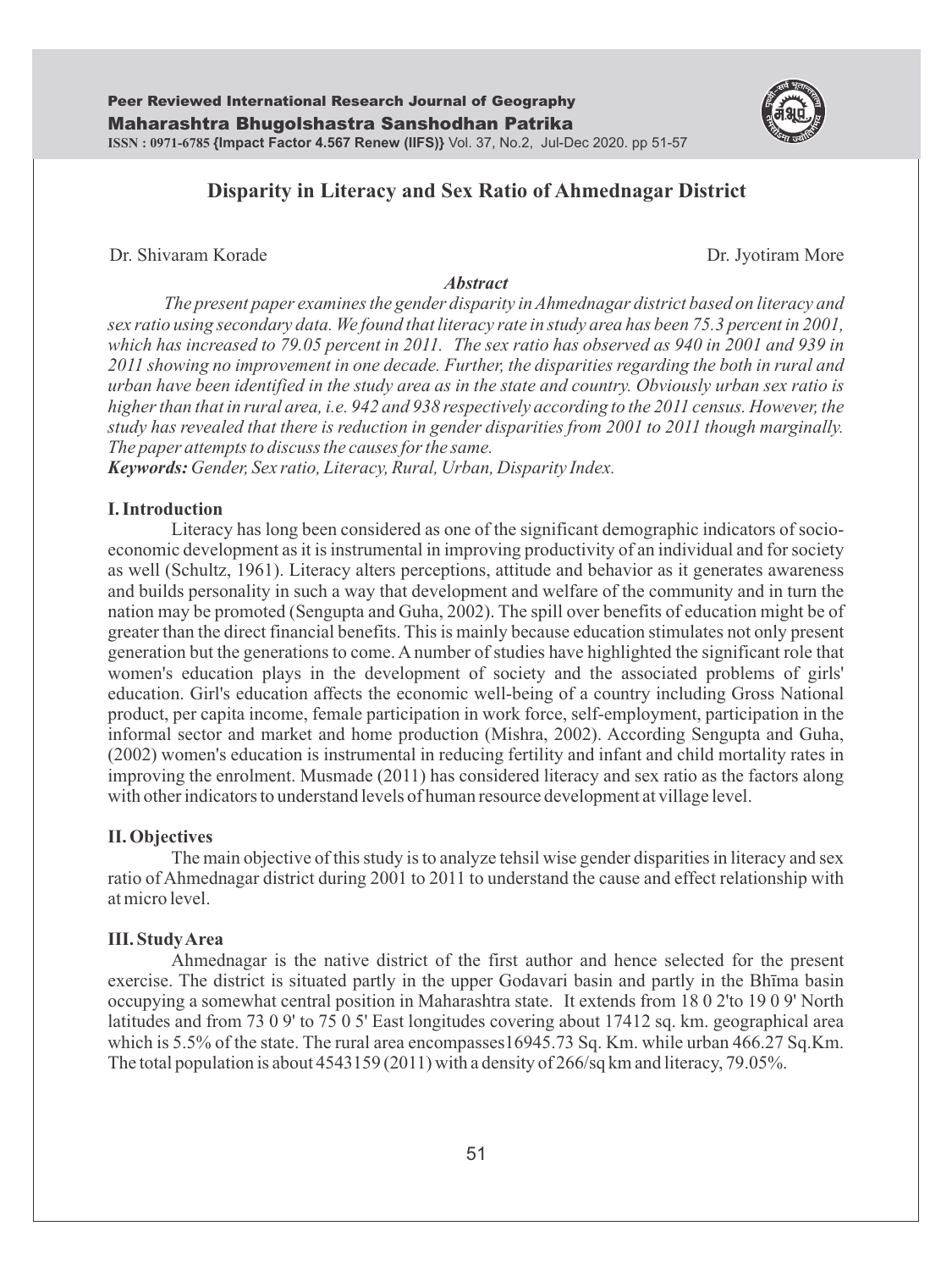

Urbanization in the district is as low as 20.09%. The sex ratio of Ahmadnagar district has been 939 and literacy rate, 79.05 percent. Ahmadnagar district has 14 tehsils namely Nagar, Rahuri Shrirampur, Nevasa, Shevgaon, Pathardi, Jamkhed, Karjat, Shrigonda, Parner, Akola Sangamner , Kopargaon and Rahata. The district has a great deal of disparity of levels of development owing to some irrigated tracks in Shrirampur, Kopargaon, Rahata, Rahuri, Sangamner, tehsils and dominance of rain fed agriculture in Karjat, Parner, Jamkhed, Pathardi, etc. It becomes interesting query about disparity regarding literacy and sex ratio.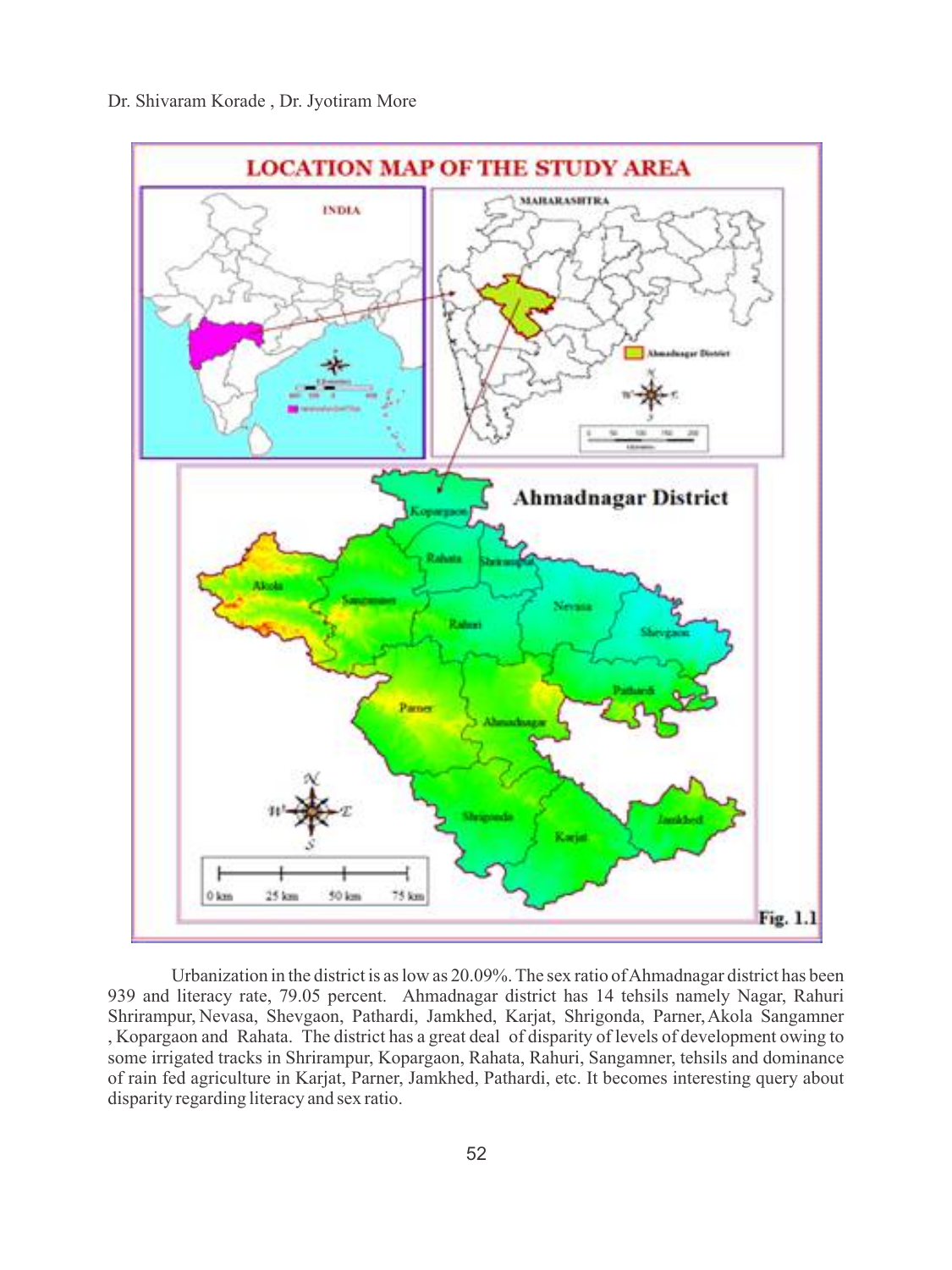#### Dr. Shivaram Korade , Dr. Jyotiram More

# **IV. Database And Methodology**

 The present research work is based on secondary data obtained from district census handbook and statistical abstracts of Ahmednagar district. Other various sources of secondary data have been utilized such as internet, books and research article. Literacy rate has been computed for the population above 6 years. For the measurement of male female disparity in literacy, the Sopher's Disparity Index (1974) modified by Kundu and Rao (1983) has been employed. Using simple ratio technique sex ratios at tehsil level have been obtained. Bar graphs have been used for underlining the disparity at gross level. The computational work has been based on following simple formulae:

Number of Literates

**1) Literacy Rate** = ————————— x 100 Total Population above 6 yr

# **2) David Sopher's Disparity Index:**

Sopher's Disparity Index (Sopher DIs, 1974) is a well-accepted measurement technique to identify the disparity between the groups. Here, disparity between rural and urban areas has been computed using the following formula (Kundu and Rao, 1986; Mulimani and Pujar, 2015; Biswas, 2016).

# $DI = Log (X2/X1) + Log (100 - X1) / (100 - X2)$  ….. if  $X2 \ge X1$

Where,  $DI =$  Disparity Index

**X2** = Percentage of Male Literates, **X1** = Percentage of Female Literates,

Disparity Index technique is useful in measuring relative disparity between two variables. The value of DI is zero in case of perfect equality. If the value is more disparity is greater (Raju, 1991; Biswas, 2016). The present study has applied similar formula to compute disparity index in sex ratio on the basis of spatial variation in rural and urban areas.

# **Results And Discussion:**

## **V. Disparity in Literacy of AhmednagarDistrict**

Ahmednagar district has literacy rate 79.05% in 2011 and 75.3% in 2001. The male–female disparity has been observed to be 0.4205 in 2001and 0.2772 in 2011. The table (Table No.1) depicts that the literacy rate in the study area varied from a minimum of 72.62% in Jamkhed tehsil to a maximum of 86.34% in Nagar tehsil of the district. The male literacy is 86.07 percent while female, 69.35% in 2011. It shows a wide gap of 16.72%. Maximum male literacy has been observed in Nagar tehsil (91.47%) while minimum (82.31%) in Jamkhed tehsil. The previous census has recorded a maximum literacy (91.8%) in Nagar tehsil and minimum (80.7%) in Jamkhed. This means that backward character of Jamkhed tehsil has not been changed in the decade. It is interesting to observe that disparity in male female literacy has decreased by 1.52% from 2001 to 2011 because of increase in literacy rates in the backward tehsils. Highest disparity of male-female literacy has been observed in Shevgaon tehsil (0.19%) because of wide gap from male to female literacy. This kind of phenomenal increase in disparity may be attributed to migration of educated males in the town. Lowest disparity has been observed in Nagar tehsil (0.09%) indicating the signs of balanced demographic development in male and female. It may be interesting to note that decadal increase in female literacy is about 4% while in male is less than 1% in the tehsil.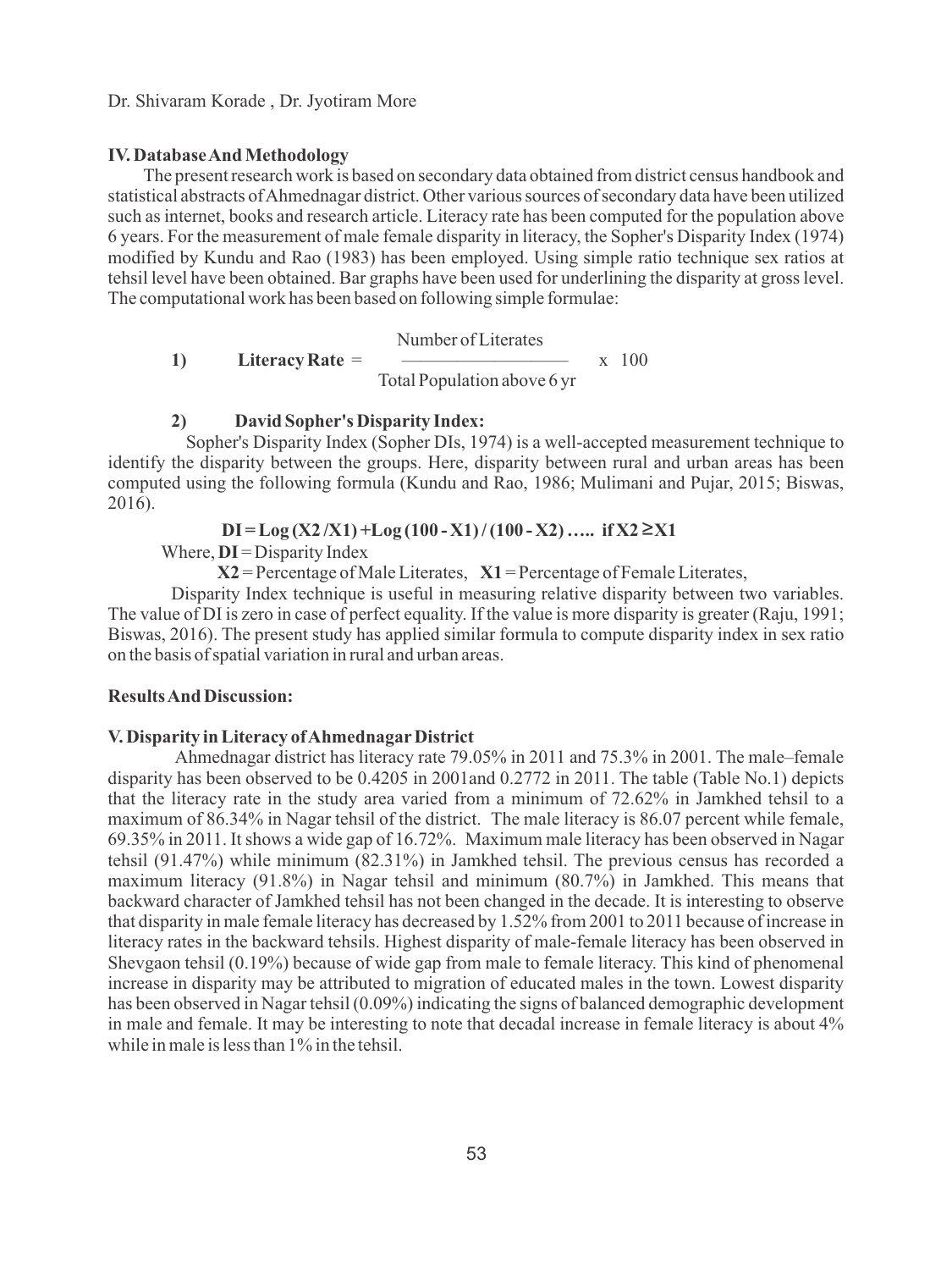Dr. Shivaram Korade , Dr. Jyotiram More

| Sr.No          | <b>Tehsil</b> | Male<br>2001 | Female<br>2001 | <b>Total</b><br>2001 | <b>Disparity</b><br>of Literacy | Male<br>2011 | Female<br>2011 | Total<br>2011 | <b>Disparity</b><br>оf<br>Literacy |
|----------------|---------------|--------------|----------------|----------------------|---------------------------------|--------------|----------------|---------------|------------------------------------|
|                | Akola         | 82.1         | 57.6           | 70.0                 | 2.73                            | 84.09        | 65.5           | 74.85         | 0.17                               |
| 2              | Sangamner     | 85.8         | 64.9           | 75.5                 | 2.72                            | 87.58        | 71.98          | 79.96         | 0.14                               |
| 3              | Kopargaon     | 85.2         | 63.3           | 74.6                 | 2.73                            | 87.58        | 71.68          | 79.84         | 0.14                               |
| $\overline{4}$ | Rahata        | 87.5         | 68.5           | 78.2                 | 2.72                            | 88.72        | 75.13          | 82.08         | 0.12                               |
| 5              | Shrirampur    | 87.7         | 67.8           | 78.0                 | 2.75                            | 89.27        | 74.8           | 82.12         | 0.13                               |
| 6              | Nevasa        | 84.7         | 62.3           | 73.8                 | 2.74                            | 86.53        | 70.05          | 78.51         | 0.15                               |
| 7              | Shevgaon      | 83.1         | 56.5           | 70                   | 2.82                            | 84.15        | 63.42          | 73.94         | 0.19                               |
| 8              | Pathardi      | 83.3         | 57.1           | 70.4                 | 2.81                            | 84.98        | 63.85          | 74.74         | 0.20                               |
| 9              | Nagar         | 91.8         | 76.8           | 84.6                 | 2.39                            | 91.47        | 80.09          | 86.34         | 0.09                               |
| 10             | Rahuri        | 85.5         | 65.1           | 75.6                 | 2.70                            | 87.42        | 71.65          | 79.74         | 0.14                               |
| 11             | Parner        | 83.9         | 59.2           | 71.5                 | 2.78                            | 84.23        | 66.78          | 75.64         | 0.16                               |
| 12             | Shrigonda     | 83.6         | 62.8           | 73.4                 | 2.66                            | 84.09        | 67.88          | 76.25         | 0.15                               |
| 13             | Karjat        | 82.2         | 59.5           | 71.2                 | 2.68                            | 82.57        | 64.98          | 74.11         | 0.17                               |
| 14             | Jamkhed       | 80.7         | 54.3           | 67.8                 | 2.76                            | 82.31        | 62.26          | 72.62         | 0.19                               |
|                | <b>Total</b>  | 84.7         | 64.3           | 75.3                 | 2.67                            | 86.07        | 69.35          | 79.05         | 0.15                               |

**Table - 1 Disparity of Literacy, 2001-2011**

Source: Compiled and Computed from Census Data



# **VI. Disparity in Sex Ratio of AhmednagarDistrict**

Sex ratio is one of the important demographic factors that indicate the status of women in a particular society. A social system with higher sex ratio itself shows the higher status of women (Melorose, Perroy, & Careas, 2015).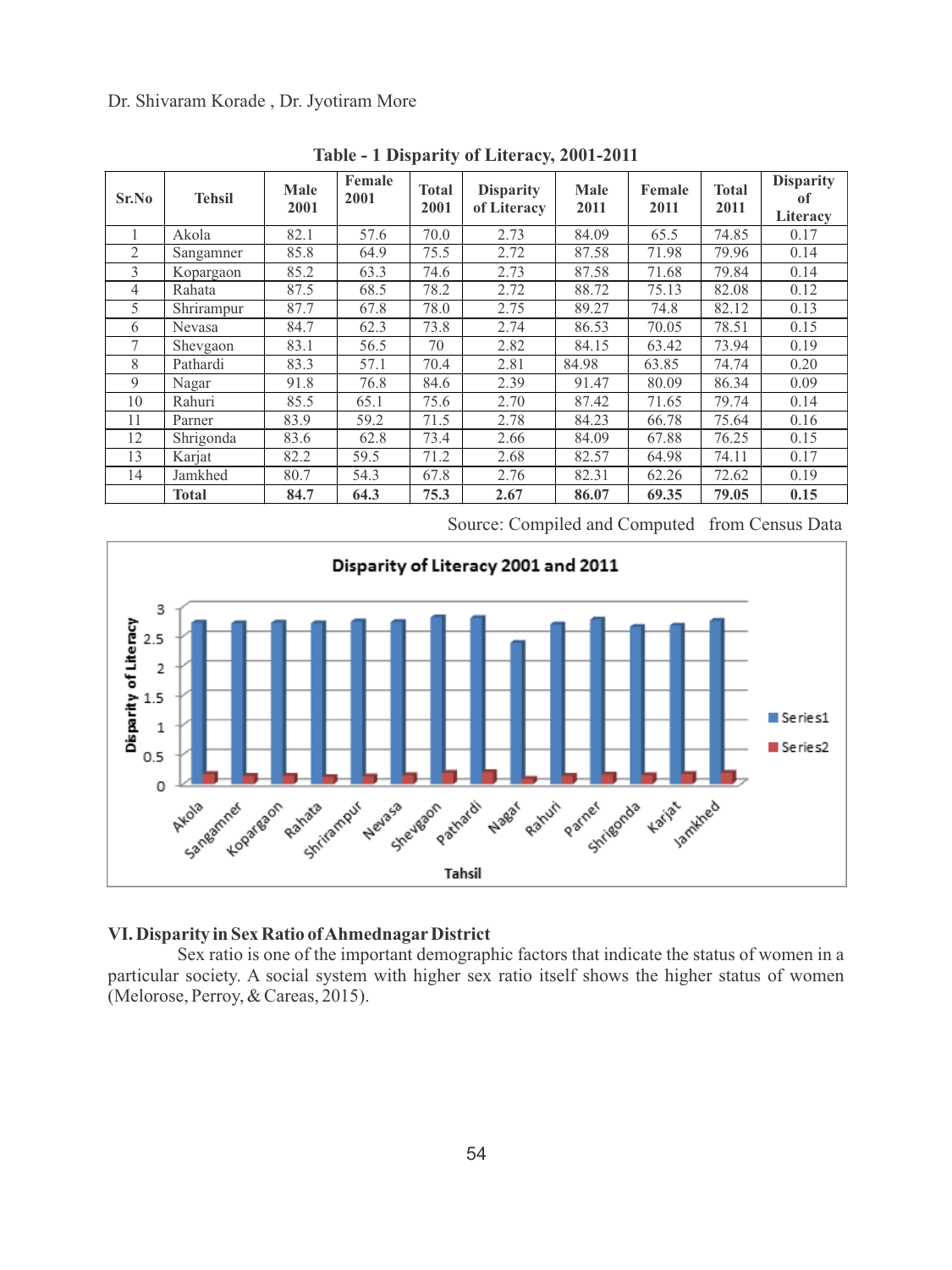Dr. Shivaram Korade , Dr. Jyotiram More

| Sr.No          | <b>Tahsil</b> | <b>Total 2001</b> | Rural<br>2001 | Urban 2001               | <b>Total</b><br>2011 | Rural<br>2011 | Urban 2011 |
|----------------|---------------|-------------------|---------------|--------------------------|----------------------|---------------|------------|
|                | Akola         | 974               | 974           | -                        | 974                  | 976           | 918        |
| $\overline{2}$ | Sangamner     | 945               | 951           | 921                      | 943                  | 942           | 950        |
| 3              | Kopargaon     | 929               | 931           | 926                      | 942                  | 936           | 965        |
| 4              | Rahata        | 938               | 941           | 917                      | 940                  | 942           | 932        |
| 5              | Shrirampur    | 949               | 941           | 963                      | 962                  | 950           | 991        |
| 6              | Nevasa        | 937               | 937           | $\overline{a}$           | 934                  | 934           | $\Omega$   |
| 7              | Shevgaon      | 953               | 953           | $\overline{\phantom{0}}$ | 953                  | 953           | $\theta$   |
| 8              | Pathardi      | 951               | 937           | 906                      | 926                  | 927           | 913        |
| 9              | Nagar         | 901               | 934           | 881                      | 931                  | 929           | 932        |
| 10             | Rahuri        | 934               | 937           | 926                      | 934                  | 934           | 933        |
| 11             | Parner        | 988               | 988           | $\overline{\phantom{0}}$ | 955                  | 955           | $\Omega$   |
| 12             | Shrigonda     | 939               | 939           | 933                      | 923                  | 921           | 940        |
| 13             | Karjat        | 933               | 933           | $\overline{a}$           | 914                  | 913           | 928        |
| 14             | Jamkhed       | 949               | 952           | 940                      | 920                  | 911           | 955        |
|                | Total         | 940               | 948           | 908                      | 939                  | 938           | 942        |

Table - 2 Sex Ratios in Rural and Urban of District, 2001-2011

Source: Compiled from Census



The sex ratio of the district in 2011 has been recorded as 939 females per thousand males are higher than the sex ratio of Maharashtra state (929). For understanding spatial variation the tehsil wise information is tabulated (Table No. 2) and also represented using bar chart. The census data have shown that the highest sex ratio (988) has been observed in Parner tehsil and the lowest (901) in Nagar tehsil. The tehsil wise sex ratios have been compiled in the table (Table No. 2). So far as decadal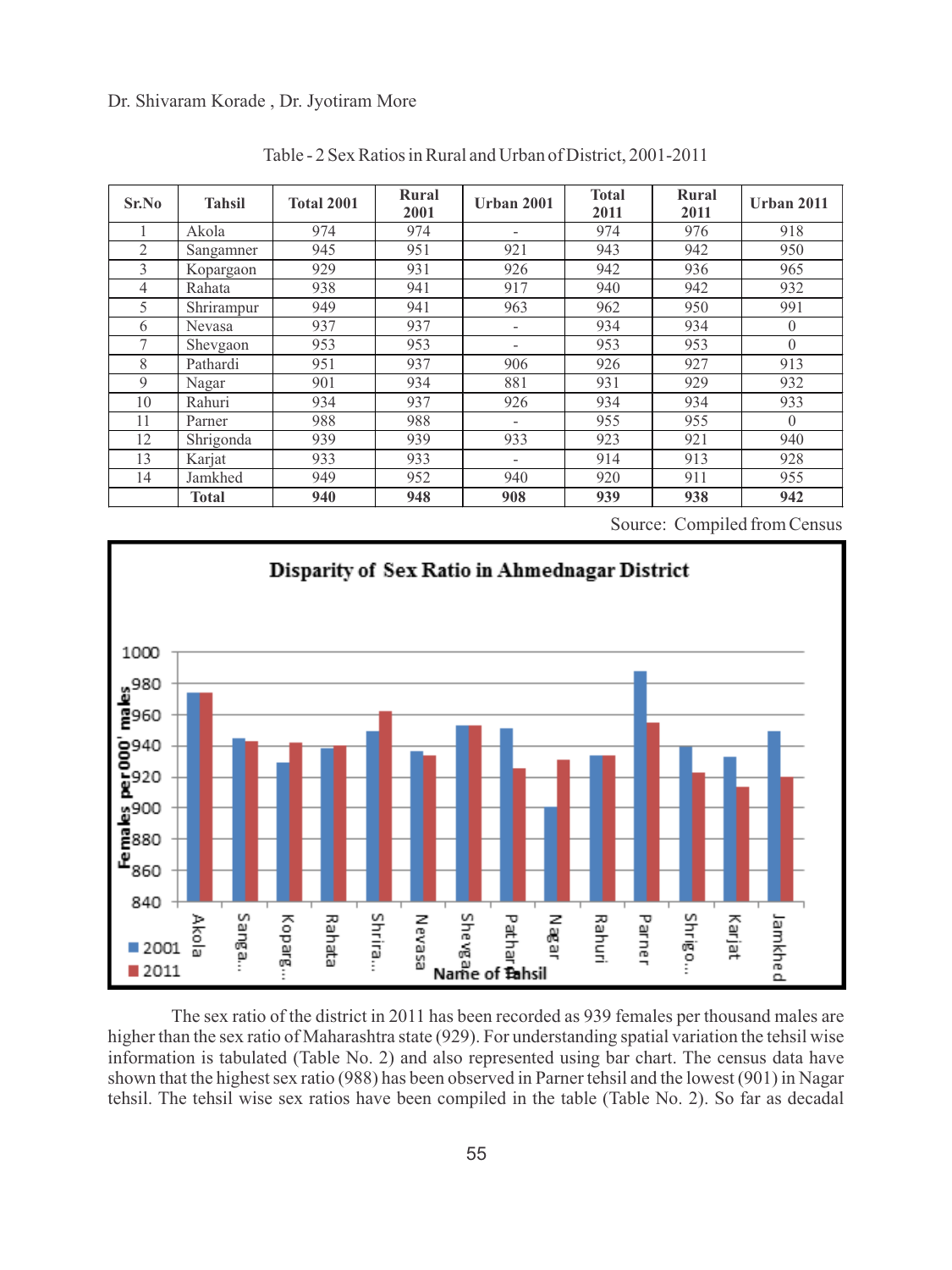change from 1991 to 2011, it has been observed that the seven tehsils have established increasing trend while other seven, decreasing one.

According to 2001 census the maximum sex ratio is recorded in Parner tehsil (988), while minimum in Nagar tehsil (901). Similarly there are wide disparities from Rural to Urban sex ratio. The maximum rural sex ratio in 2001 has been observed in Parner tehsil (988) while minimum in Kopargaon tehsil (931). The urban sex ratio in 2001 it is recorded highest in Shrirampur tehsil (963) and minimum in Nagar tehsil (881).

According to 2011 census Akola tehsil has maximum sex ratio (974) while Karjat has minimum (914). In case of rural sector Akola (976) stands first and Jamkhed (911) the last in terms of sex ratio. The urban sex ratio in 2011 has been highest in Kopargaon tehsil (965) and lowest in Pathardi tehsil (913). However, it must be noted that urbanization in Pathardi tehsil is the quite recent while the same in Kopargaon tehsil is older one. Obviously, recently developed towns show rural urban migration with the majority of males. It is interesting to note that the old city like Ahmednagar has shown positive change in sex ratio, i.e. from 908 to 942 per thousand. It may be added here that improvement in sex ratio might be indicating decrease in female feticides in the city.

#### **Conclusion**

The spatial variation of literacy in Ahmednagar district shows a wide gap of 16.72 percent literacy from male to female. The minimum male literacy is in Jamkhed tehsil (82.31%) and maximum in Nagar tehsil (91.47%) as the impact of urbanization. The observation that minimum female literacy (62.26%) percent in Jamkhed tehsil and maximum (80.09%) in Nagar tehsil may be attributed to urbanization and concurrent development reflecting leverage to educational facilities. The persistence of wide disparities from the male–female literacy rates clearly speaks about low level of human resource development and puts forth the need for strategic planning. It is, however, encouraging to note that sex disparity in literacy in the district has been gradually decreasing during the last decades. This is the indicative of increasing spread of female education in different tehsils of Ahmednagar district.

The spatial variation of rural and urban sex ratio shows that urban sex ratio is increasing in the district. In the district five tehsils viz. Kopargaon, Rahata, Shrirampur, Nagar and Rahuri have recorded increasing trend in sex ratio. On the contrary, the tehsils like Sangamner, Nevasa, Pathardi, Shrigonda, Karjat, Jamkhed and Parner have shown decreasing trend. This point must be attended carefully as these tehsils cannot be considered as free from female feticides. The tehsils like Akola, Shevgaon and Rahuri having very low level of urbanization have very low urban rural disparity in sex ratio. Overall in the urban areas in the district sex ratio is increasing. It is certainly a positive sign of demographic development. The study concludes that understanding of spatio-temporal changes in male female literacy and rural urban sex ratio can be useful to identify the issues related to urbanization, population growth and human resource development. Such studies may be useful for developing policy instruments to resolve the issues.

#### **Reference:**

- 1. Bhakare P. and Hudale, S. (2011): "Spatio-temporal Pattern of Literacy in Pune Division" The Goa Geographer 8: 90-98.
- 2. Biswas B. (2016): "Regional Disparities Pattern of Literacy in Rural and Urban Area of West Bengal, India "Global Journal of Multidisciplinary Studies", Vol 5 No. (7), pp 105-112.
- 3. Chandna, R. C. (2016): "Geography of Population Concept Determinants and Pattern, Kalyani Publishers Pvt. Ltd., New Delhi.
- 4. Chandna, R. C. and Sidhu M.S. (1980): "Introduction to Population Geography", New Delhi.